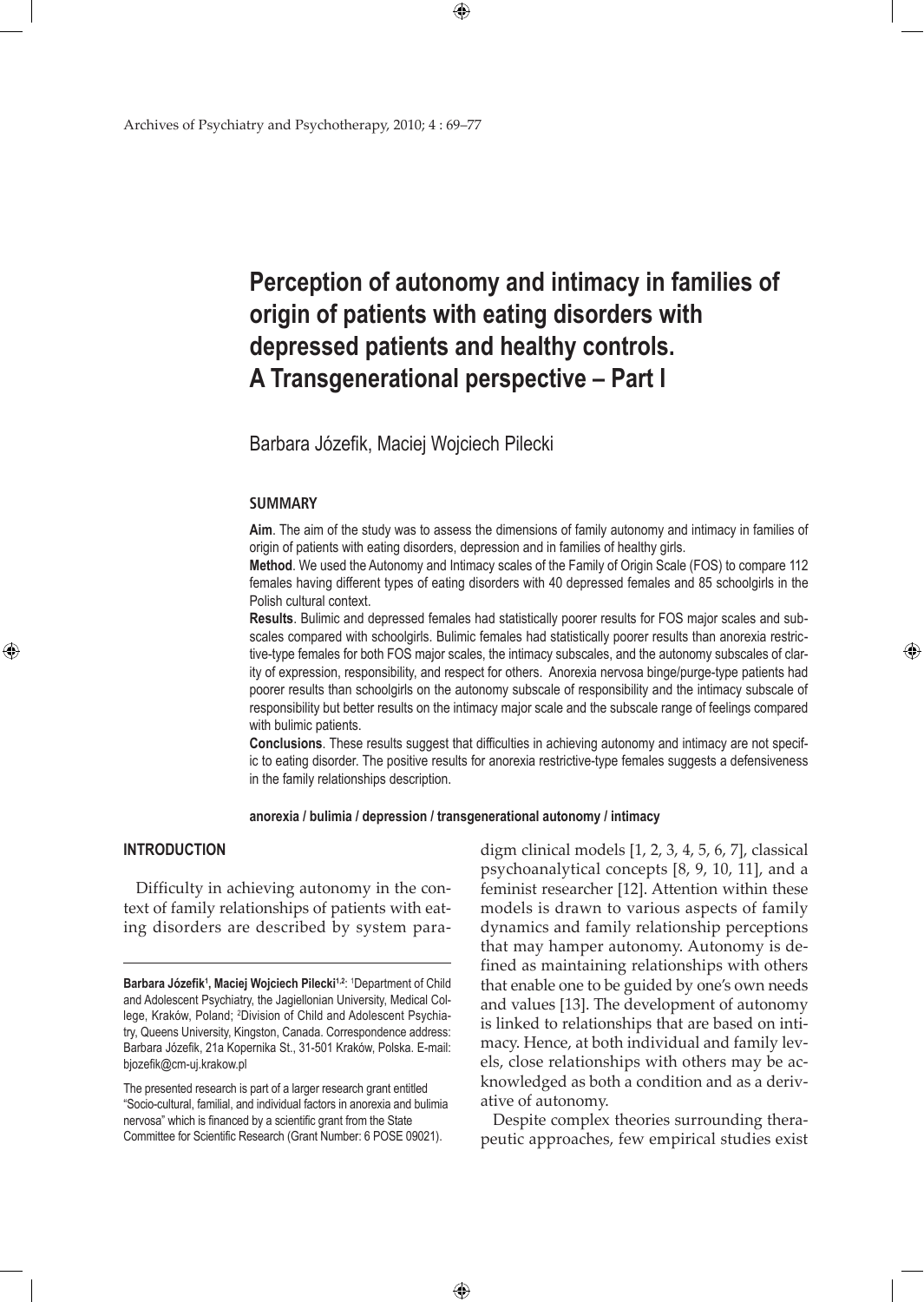⊕

that examine the role of autonomy disturbances in anorexia and bulimia nervosa [14]. Additionally, the clinical models previously mentioned have only been partially verified due to their complexity. Despite a 30-year history and interest in the role of the family in eating disorders within the context of autonomy, many challenging questions remain unanswered for researchers. One of these concerns is the extent to which the difficulties in achieving autonomy are characteristic of patients with eating disorders rather than patients with emotional difficulties and mental health problems in general. Nor is it clear whether the above difficulties are more typical for patients with anorexia nervosa or bulimia nervosa. Greater difficulties for patients with anorexia are suggested because the onset of anorexia occurs typically during early or middle adolescence, whereas the onset of bulimia occurs during late adolescence. In turn, the symptomatology of bulimia suggests that patient difficulties are grounded in earlier developmental phases as compared to patients with anorexia [15]. Questions also arise as to differences in family autonomy between anorexia nervosa binge/purge type and anorexia nervosa restrictive type.

Transcultural studies have revealed diversity among separation/individuation across various cultures and ethnic groups [16, 17]. In Poland, traditionally strong intergenerational bonds in families are demonstrated variously by parent interference in adolescent and adult children affairs, frequent parent-children contact, financial assistance, and an obligation to care for sick or ageing parents. However, the last two decades have been marked by intensive political, economic, and socio-cultural transformation in Poland. These societal changes have influenced the style of parenting, mutual expectations, and delegation of duties, all of which have impacted the evolution of the family system [18]. Notably, since the Polish sociopolitical transformations that took place in Poland in 1989, eating disorders have become one of the fastest growing mental problems observed and diagnosed amongst teenage girls and young women [19].

The aim of the present study was to describe the dimensions of family autonomy and intimacy within the Polish cultural context in families of origin of patients with eating disorders (part

I) and the families of their parents (part II). This research structure enabled comparison among three family generations. We hypothesized that patients with eating disorders, and their parents, would have distorted views of family autonomy and intimacy as compared to healthy females and their parents and patients with diagnosed depression and their parents.

## **METHODS**

## **Sample**

Participants in the study were adolescent girls being seen at the Department of Child and Adolescent Psychiatry, the Jagiellonian University, Medical College in Kraków<sup>1</sup>, for first-time diagnosis of eating disorders as defined by the Diagnostic and Statistical Manual of Mental Disorders (DSM-IV; 1994). Patients were classified into appropriate study groups according to their basic eating disorder diagnosis including anorexia nervosa restrictive type (ANR), anorexia nervosa binge/purge type (ANBP), and bulimia nervosa (BUL). Several patients with subclinical syndrome symptoms were classified into appropriate clinical groups [ANR (n=2), ANBP (n=6), BUL (n=2)]. All female patients diagnosed with eating disorder required treatment.

Patients with eating disorders were compared with two control groups: 1) females diagnosed with depression (DEP) including diagnoses of depressive episode, dysthymia, and adjustment disorder with depressed mood as determined by the DSM IV (1994), and 2) normal age-matched female pupils from Kraków schools (NOR). Females having a previous mania episode were excluded from the DEP control group. Other exclusion criteria included an emergency psychiatric consultation, lack of contact with either parent, females living in foster homes, emergency care centers, or being raised by grandparents, and mentally retarded individuals or with diagnostic uncertainties.

Data obtained for 112 female patients aged 13 to 20 with eating disorders, 40 patients with diagnosed depression, and 85 female pupils from Kraków schools were subjected to statistical analysis. The group sample sizes are presented in Tab. 1. The family structures of the various study groups are presented in Tab. 2.

<sup>&</sup>lt;sup>1</sup> Consent of the Bioethics Commission the Jagiellonian University No: KBET/26/B/2001

Archives of Psychiatry and Psychotherapy, 2010; 4 : 69–77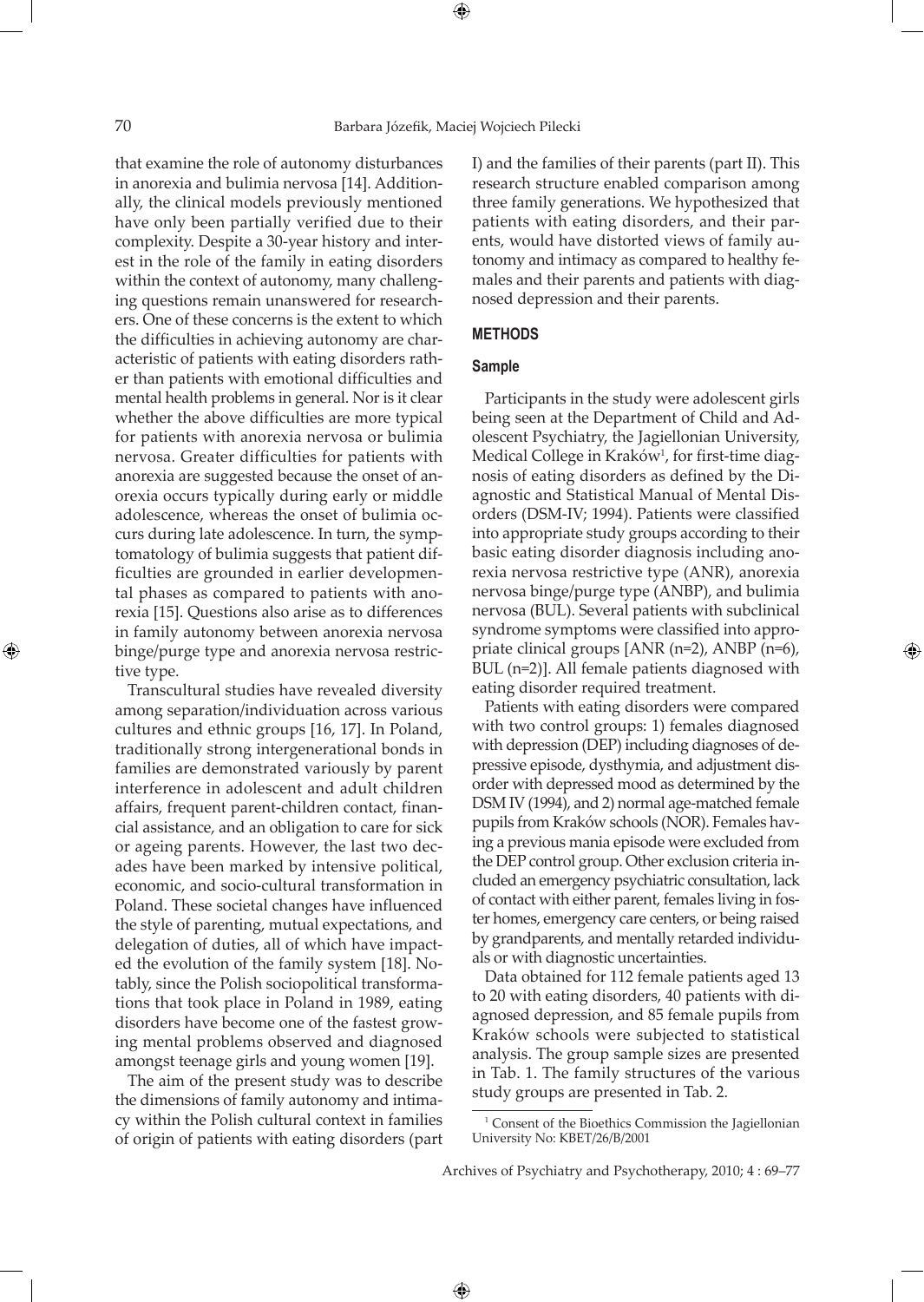Autonomy and intimacy in families of patients with eating disorders with depressed patients and healthy controls 71

**Table 1.** Sample size per group

| Studied   | <b>NOR</b> | ANR | <b>ANBP</b> | BUL | ∩FÞ |  |  |
|-----------|------------|-----|-------------|-----|-----|--|--|
| persons   |            |     |             |     |     |  |  |
| l Females | 85         | 54  | ົດຕ         | 36  | 40  |  |  |

NOR = Kraków school female pupils; ANR = anorexia nervosa restrictive type; ANBP = anorexia nervosa binge/purge type; BUL = bulimia nervosa; DEP = depression.

|  |  |  |  | <b>Table 2.</b> Family structure per group |  |  |
|--|--|--|--|--------------------------------------------|--|--|
|--|--|--|--|--------------------------------------------|--|--|

| Family structure     |                   | Diagnosis  |             |       |            |       |  |  |  |  |
|----------------------|-------------------|------------|-------------|-------|------------|-------|--|--|--|--|
|                      | <b>NOR</b>        | <b>ANR</b> | <b>ANBP</b> | BUL   | <b>DEP</b> |       |  |  |  |  |
|                      | Sample size       | 70         | 45          | 18    | 21         | 30    |  |  |  |  |
| Complete family      | Percent per group | 89.7%      | 83.3%       | 85.7% | 65.6%      | 78.9% |  |  |  |  |
|                      | Sample size       | 4          | 8           | 2     | 11         | 8     |  |  |  |  |
| Incomplete family    | Percent per group | 5.1%       | 14.8%       | 9.5%  | 34.4%      | 21.1% |  |  |  |  |
|                      | Sample size       | 4          |             |       | 0          | 0     |  |  |  |  |
| Reconstructed family | Percent per group | 5.1%       | 1.9%        | 4.8%  | 0.0%       | 0.0%  |  |  |  |  |

NOR = Kraków school female pupils;

ANR = anorexia nervosa restrictive type;

ANBP = anorexia nervosa binge/purge type;

BUL = bulimia nervosa;

DEP = depression.

#### **Measures**

⊕

Patients' clinical diagnosis was made using the Polish version of the Eating Disorder Examination Interview (EDE) [19]. This instrument studies specifics of eating disorder psychopathology [20]. Additionally, a structured clinical interview was conducted to collect demographic, developmental, family, and environmental data. Girls from NOR group were no assessed psychiatrically.

Autonomy and intimacy of patients and their families of origin were studied using the Family of Origin Scale (FOS). This instrument, which is based on the two relationship concepts of autonomy and intimacy, uses family relationship intergenerational models [21]. The authors of the FOS instrument consider autonomy and intimacy intertwined concepts that are involved in the healthy functioning of a family. Autonomy is a process where an individual modifies their childhood relationship with their parents to define their own identity and achieve independence. Intimacy expresses the possibility of maintaining ties with parents based on trust and mutual respect of boundaries.

The Scale of Autonomy (AUTON) is divided into five subscales: 1)

Clarity of expression (CE)—thoughts and feelings are clear in the family; 2) Responsibility (R)—family members claim responsibility for their own actions; 3) Respect for others  $(RO)$  family members are respectful of one another; 4) Openness to others (OO)—family members are allowed to speak for themselves; 5) Acceptance of separation (AS)—separation and loss

are dealt with openly in the family. The Scale of Intimacy (INT) is also divided into five subscales: 1) Range of feelings (RF)—family members express a wide range of feelings; 2) Mood and tone (MT)—warm positive atmosphere exists in the family; 3) Conflict resolution

(CR)—normal conflicts are resolved without undue stress; 4) Empathy (E)—family members are sensitive of one another; 5) Trust (T)—the family sees human nature as basically good.

The FOS was standardised for Polish conditions by Fajkowska-Stanik [22]. The mean values obtained for particular scales in Polish studies were similar to results obtained by the authors of the scale [21]. High indicators for accuracy (W=0.88; Cronbach's alpha=0.82) and reliability (Spearman-Brown prediction formula=0.92; Guttman's coefficient=0.92) were also obtained for the FOS.

# **Statistical Analysis**

The statistical analysis was completed using the Statistical Package for the Social Sciences (SPSS 14.0.PL; Chicago, IL, USA). Analyses were completed using analysis of variance, Ryan-Einot-Gabriel-Welsch post-hoc F tests (F REGW), and chi-square tests for categorical variables.

# **RESULTS**

#### **Differences between groups**

The ages, in years, of the females participating in the present study were: NOR=16.9±1.5;

Archives of Psychiatry and Psychotherapy, 2010; 4 : 69–77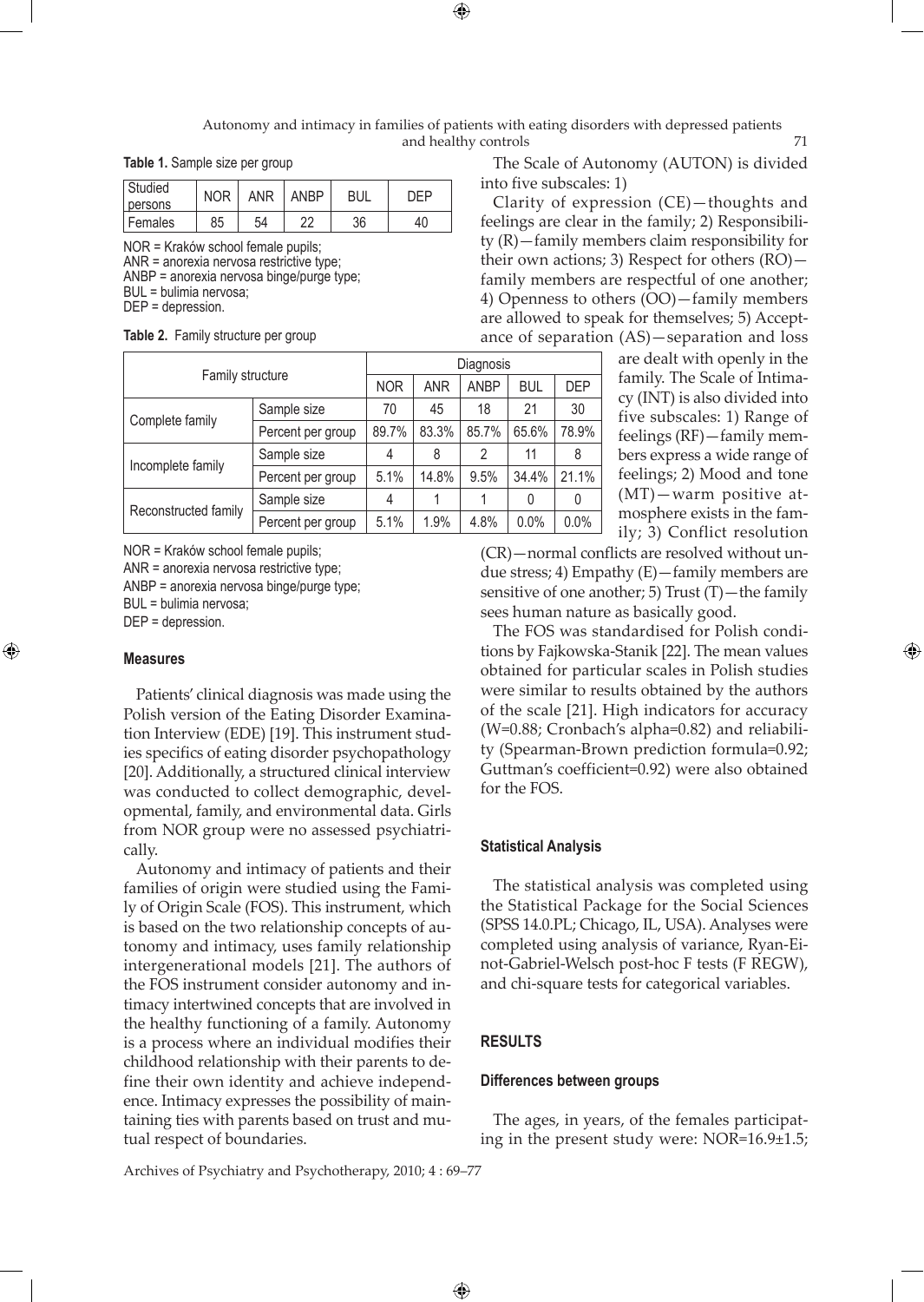ANR=16.4±1.5; ANBP=16.9±1.3; BUL=17.4±1.0; and DEP=16.7±1.6. ANR females were statistically younger than BUL females (F2, 718=24.27; Ρ<0.05). There was no statistical difference between any of the groups in duration of illness, parent age, parent education, or number of children in the family. Statistically, BUL females were from singleparent families more often than the other groups (chi2 (8)=17.81, Ρ=0.023).

# **Autonomy and intimacy in families of origin**

## Autonomy Scale

BUL and DEP females differed significantly from NOR females on the major scale of autonomy and its subscales (Tab. 3), suggesting that BUL and DEP females have difficulties in autonomous functioning within their families of ori-

⊕

**Table 3**. Differences between female groups on subscales of the major scale of autonomy

|                                         | Mean  |       |        |       |       |       |       | SD     | F     | P     | Inter/group<br>.<br>이 |             |                                            |
|-----------------------------------------|-------|-------|--------|-------|-------|-------|-------|--------|-------|-------|-----------------------|-------------|--------------------------------------------|
|                                         | (NOR) | (ANR) | (ANBP) | (BUL) | (DEP) | (NOR) | (ANR) | (ANBP) | (BUL) | (DEP) |                       |             |                                            |
| Autonomy                                | 71.64 | 68.24 | 64.27  | 57.97 | 61.28 | 13.64 | 12.55 | 13.01  | 15.27 | 15.34 | 7.85                  | < 0.01      | NOR DEP/NOR<br>BUL/ANR,                    |
| of expression<br>Clarity                | 14.49 | 13.20 | 12.95  | 10.71 | 11.95 | 2.94  | 3.52  | 2.80   | 3.21  | 3.70  | 9.60                  | < 0.01      | <b>BUL/ANR, NOR</b><br><b>DEP/NOR</b>      |
| Responsibility                          | 14.12 | 13.04 | 11.95  | 10.54 | 11.63 | 2.92  | 2.91  | 3.08   | 3.36  | 3.48  | 10.18                 | < 0.01      | NOR DEP/NOR<br><b>ANBP/NOR</b><br>BUL/ANR, |
| Respect<br>for others                   | 14.45 | 14.06 | 12.59  | 11.34 | 12.13 | 3.41  | 3.46  | 3.22   | 4.13  | 4.12  | 6.30                  | ${}_{0.01}$ | NOR DEP/NOR<br>BUL/ANR,                    |
| Openness<br>to others                   | 14.78 | 13.80 | 13.32  | 12.83 | 12.58 | 3.24  | 2.89  | 3.01   | 3.41  | 3.29  | 4.31                  | ${}_{0.01}$ | DEP/NOR<br>BUL/NOR                         |
| Acceptance of<br>separation<br>and loss | 13.77 | 14.35 | 13.45  | 12.46 | 12.72 | 4.25  | 3.40  | 4.26   | 3.73  | 4.38  | 1.58                  | 0.18        |                                            |

 $\bigoplus$ 

Archives of Psychiatry and Psychotherapy, 2010; 4 : 69–77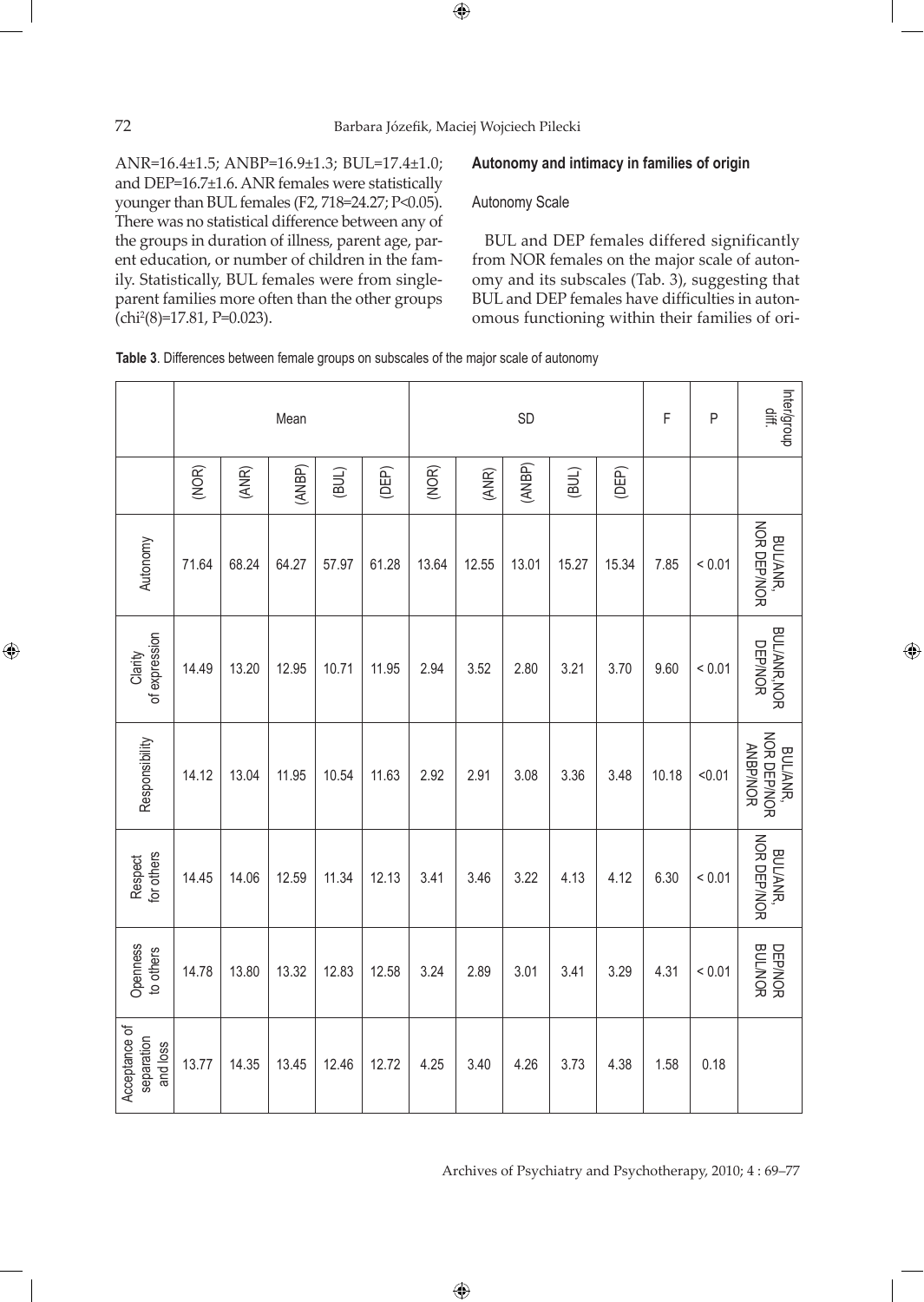⊕

gin. In contrast, ANR females did not statistically differ from the NOR females in their range of autonomy experienced within family relationships (Tab. 3). ANBP females were different from NOR females only on the responsibility subscale, suggesting difficulties in independent decision making in their families of origin.

There were statistical differences between ANR and BUL females on the major scale of autonomy and its three subscales of CE, R, and RO (Tab. 3). These data suggest that females with BUL perceive differences in autonomic function as compared to ANR females.

# **Intimacy Scale**

⊕

There was no statistically significant difference between ANR and NOR females on the major scale of intimacy or any related subscales (Tab. 4 – *next page*). These results are in contrast to those seen in the BUL and DEP females who differed statistically from the NOR group on both the major scale of intimacy and all related subscales (Tab. 4). BUL females had statistically poorer intimacy and related subscale results compared with ANR females. DEP females differed from ANR females by having statistically poorer results on the major scale of intimacy and its three subscales CR, E, T (Tab. 4).

ANBP females had significantly poorer results than NOR and ANR females on the subscale of CR. However, ANBP females had significantly better results than BUL females on the major scale of intimacy and the associated subscale RF (Tab. 4).

## **DISCUSSION**

The objective of the present study was to describe, in the Polish cultural context, the perception of autonomy and intimacy in families of origin of eating disorder patients, depressed patients, and normal female students. The results obtained indicate that ANR and NOR females do not differ statistically in terms of perception of autonomy and intimacy in their families of origin. These patients rate family autonomic functioning and intimacy significantly higher than females from the other clinical groups. ANBP females have certain but not major difficulties in the studied areas, which are linked to high stress during family conflicts and struggles with responsibility for decisions making.

 BUL and DEP females perceive significant difficulties in family autonomic function and family relationship intimacy as compared to NOR and ANR females. BUL and DEP females feel that their families perceive a narrower range of expressed feelings, understand each others' intentions and feelings only to a small extent, and less positively rate the family atmosphere. These patients rate to a worse extent the degree to which family members express their own opinion, respect the opinions of other family members, and take responsibility for decisions. They also perceive that their family members have a low level of trust in other people. BUL and DEP females perceive less family member mutual sensitivity in family relationships as compared to NOR and ANR females.

Results obtained from BUL females are consistent with clinical models and empirical studies assessing attachment patterns [3, 5, 2, 1, 23, 24, 25, 26]. However, there are inconsistencies with the results obtained from the ANR group. In numerous studies there were difficulties in autonomy development in anorexic patients as confirmed by various theories, research methodologies, and diagnostic tools [14, 27, 26, 24, 28, 29, 30, 25, 31, 32]. Wechselblatt et al. [14] confirmed difficulties in autonomy development in anorexic patients using qualitative research based on the "grounded" theory. Their results [14] suggest that autonomy should be considered one of the most significant factors in anorexia development. Similarly, Sugerman et al. [15] used Rorschach Tests and found that anorexic patients had disorders on the ego borders as compared to healthy females, which they interpreted as methods of achieving autonomy.

⊕

In this context, the present study results, demonstrating no statistical difference in any tested area for ANR females, are confusing. A lack of significant results should be interpreted more carefully than the presence of such associations. Positive results seen in ANR females juxtaposed with their health- and life-threatening symptoms may suggest an inability to adequately assess themselves. Research completed by Żechowski [33] demonstrates a mechanism of denial in early

Archives of Psychiatry and Psychotherapy, 2010; 4 : 69–77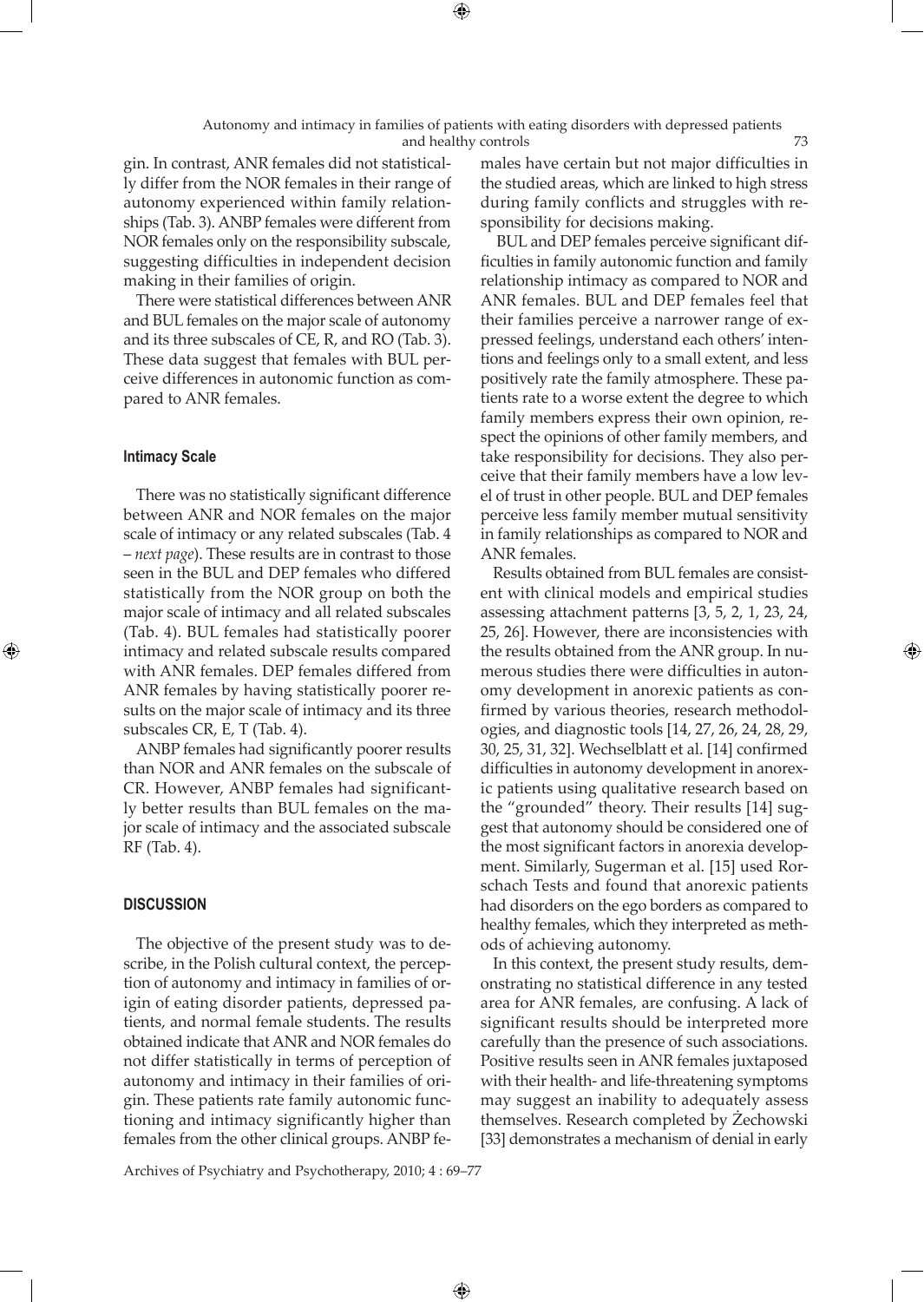# 74 Barbara Józefik, Maciej Wojciech Pilecki

|  | Table 4. Differences between groups of patients and Krakow schoolgirls on subscales of the major scale of intimacy |  |
|--|--------------------------------------------------------------------------------------------------------------------|--|
|  |                                                                                                                    |  |

|                                         |       |       | Mean   |       |       | SD    |       |        |       |       | F     | P          | Inter/group<br>$\equiv$                            |
|-----------------------------------------|-------|-------|--------|-------|-------|-------|-------|--------|-------|-------|-------|------------|----------------------------------------------------|
|                                         | (NOR) | (ANR) | (ANBP) | (BUL) | (DEP) | (NOR) | (ANR) | (ANBP) | (BUL) | (DEP) |       |            |                                                    |
| Autonomy                                | 71.64 | 68.24 | 64.27  | 57.97 | 61.28 | 13.64 | 12.55 | 13.01  | 15.27 | 15.34 | 7.85  | < 0.01     | NOR DEP/NOR<br>BUL/ANR,                            |
| of expression<br>Clarity                | 14.49 | 13.20 | 12.95  | 10.71 | 11.95 | 2.94  | 3.52  | 2.80   | 3.21  | 3.70  | 9.60  | ${}< 0.01$ | NOR DEP/NOR<br>BUL/ANR,                            |
| Responsibility                          | 14.12 | 13.04 | 11.95  | 10.54 | 11.63 | 2.92  | 2.91  | 3.08   | 3.36  | 3.48  | 10.18 | ${}< 0.01$ | DEP/NOR ANBP/<br><b>BUL/ANR, NOR</b><br><b>NOR</b> |
| Respect<br>for others                   | 14.45 | 14.06 | 12.59  | 11.34 | 12.13 | 3.41  | 3.46  | 3.22   | 4.13  | 4.12  | 6.30  | < 0.01     | <b>BUL/ANR, NOR</b><br><b>DEP/NOR</b>              |
| Openness<br>to others                   | 14.78 | 13.80 | 13.32  | 12.83 | 12.58 | 3.24  | 2.89  | 3.01   | 3.41  | 3.29  | 4.31  | < 0.01     | <b>BUL/NOR</b><br><b>DEP/NOR</b>                   |
| Acceptance of<br>separation<br>and loss | 13.77 | 14.35 | 13.45  | 12.46 | 12.72 | 4.25  | 3.40  | 4.26   | 3.73  | 4.38  | 1.58  | 0.18       |                                                    |

 $\bigoplus$ 

phases of ANR treatment of illness. Żechowski [33] describes the phenomenon of "worsening of results" in self-assessment surveys carried out amongst ANR patients as treatment and therapy continues. In his opinion, this worsening reflects a weakening of denial and linkage with increased readiness to perceive problems and cooperate in providing more credible and deeper answers about experiences and feelings. In present study, the influence of therapy on studied variables was avoided by conducting the studies before patients began treatment. However, by using this study design, the perception of autonomy and intimacy in family relationships may have been modified by the subject's current mental state, treatment expectation, and

⊕

Archives of Psychiatry and Psychotherapy, 2010; 4 : 69–77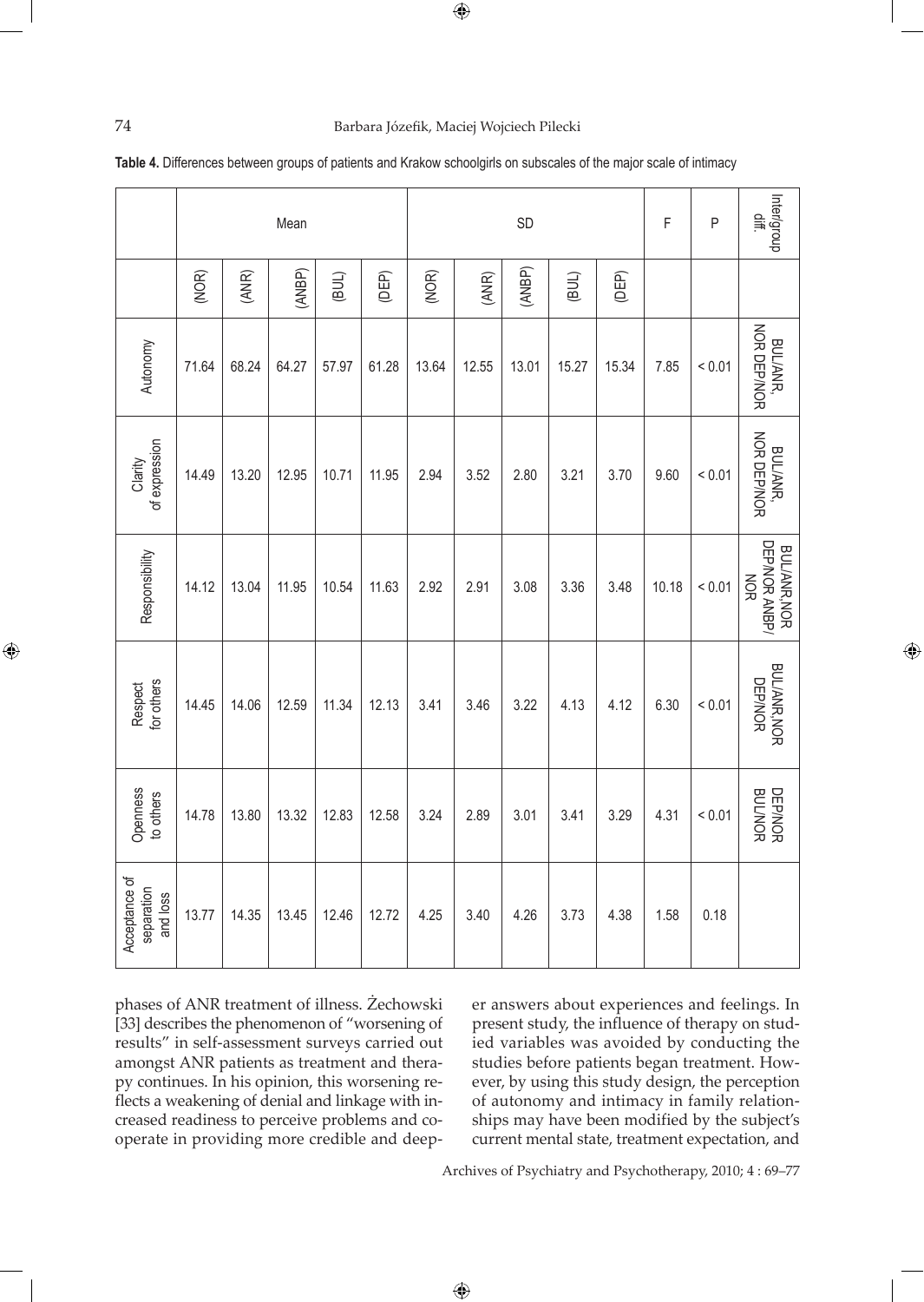Autonomy and intimacy in families of patients with eating disorders with depressed patients and healthy controls 75

fear of excessively revealing oneself. All clinical groups should have experienced these phenomena, however. Additionally, Vandereycken [34] used self-reported data to reveal that patients, especially those with ANR, often achieve similar results to those of the control group. Vandereycken [34] explains these results among ANR patients as a mechanism of denial, negation, and difficulty in confronting problems. These results are consistent with those obtained by Ward et al. [35], who identified anorexic patients as possessing high levels of insecure attachment and idealization accompanied by low levels of reflective functioning. Idealisation is considered a fundamental defence mechanism of ANR and other eating disorders in both individual and family contexts [36].

This interpretation is brought forth when juxtaposing the discussed results with results from other tests completed in patient study groups. ANR females achieved similar results to NOR females on the Eating Disorders Inventory (EDI), which evaluates psychopathological symptoms, the Offers Self Image Questionnaire (OSIQ), which describes self-image, and the Family Assessment Measure (FAM III), which describes current family relationships [37, 38]. As many as 50% of the ANR females obtained scores that indicated low risk for eating disorders on the Eating Attitudes Test (EAT26) [39]. Undoubtedly, the described difficulties are factors that may modify the interpretations of obtained results and limit the application of self-report studies in these subjects. Caution should also be taken when literally interpreting study results and drawing far-reaching conclusions as to the intensity of the psychopathology observed in ANR females as compared to other groups.

⊕

When analysing the present study results, it should also be noted that researchers often do not separate types of anorexia and instead consider both ANR and ANBP groups together. Not dividing anorexia into two types is consistent with the diagnostic and research criteria presented in the International Classification of Diseases (ICD-10). However, study results have indicated that anorexia type is a significant variable. In empirical studies, placing both anorexia types into one group often results in a disturbance of the studied dimensions because ANBP patients often have poorer results [34, 38, 40, 41].

The relatively small number of ANBP patients is one limitation of the present research. Additionally, further analysis is needed to determine the influence of intensity of symptoms including weight loss and frequency of binge/purge episodes on the studied dimensions. The finding that bulimic females often came from singleparent families would be not without meaning. This can influence the manner in which the relationship is evaluated with each parent. The age differences between the ANR and BUL groups can influence this evaluation too.

Finally, it should be noted that the family of origin of girls, included in research is still a generational family, which they have not yet left, and in which both developmental phenomena and those linked with the burden of the illness occur together.

## **CONCLUSIONS**

BUL and DEP females perceive significant difficulties in autonomic functioning and intimacy in family relationships. ANBP females have specific but not major difficulties in the studied areas. These results suggest that difficulties in achieving autonomy and intimacy are not specific to eating disorder patients but may be linked with various psychopathologies. The positive results seen in ANR females juxtaposed with their health- and life-threatening symptoms suggest a lack of adequate self-assessment and defensiveness in the family relationships description.

#### **REFERENCES**

 $\bigoplus$ 

- 1. Gröne, M. Wie lasse ich meine Bulimie verhungern? Ein systemischer Ansatz zur Beschreibung und Behandlung de Bulimie. Vierte, korrigierte`Auflage. Heidelberg: Carl-Auer-Systeme; 2003.
- 2. Reich G, Cierpka M. Psychoterapie der Eßstörungen. Krankheitsmodelle und Therapiepraxis - störunsspezifisch und schulenübergreifend. Stuttgart – New York: Georg Thieme Verlag; 1997.
- 3. Roberto LG. Bulimia: The transgenerational view. J Marital Fam Ther. 1986, 12(3): 231–240.
- 4. Stierlin H. "Psychosomatische" und "schizo-prasente" Familien: Wechselfalle der bezogenen Individuation. Familiendynamik. 1984. 3: 278–294.

Archives of Psychiatry and Psychotherapy, 2010; 4 : 69–77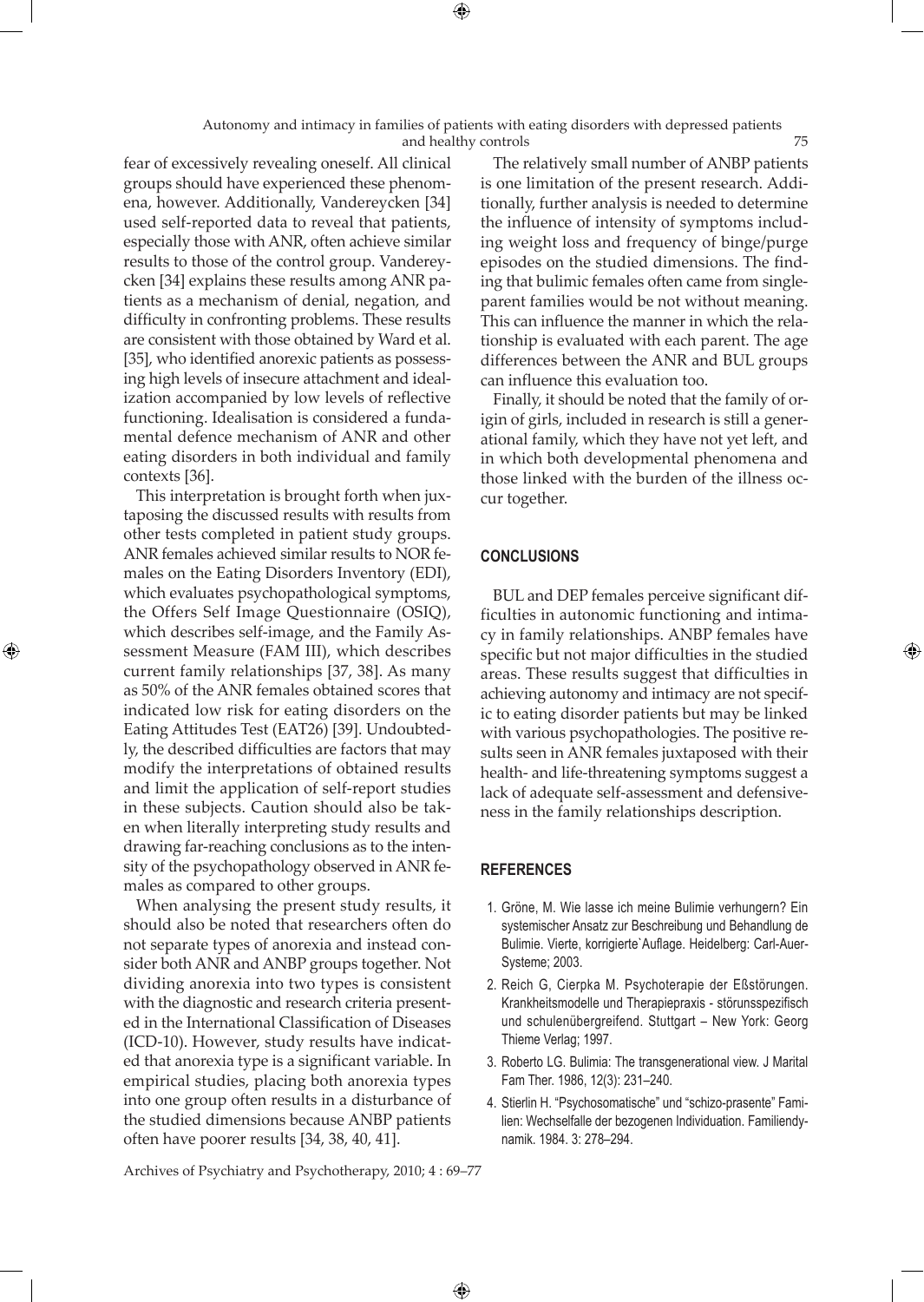⊕

- 5. Weber G, Stierlin H. In liebe entzweit. Ein systemischer ansatz zum verständnis und zur behandlung der magersuchtfamilie. Rienbek bei Hamburg: Rowohlt Verlag; 1991.
- 6. White M. Anorexia nervosa: A transgenerational system perspective. Fam Process. 1983, 22(3): 255–273.
- 7. White M. Selected papers. Adelaide: Dulwich Centre Publications; 1989.
- 8. Bruch H. Family transaction in eating disorders. Compr Psychiatry. 1971, 12: 238–248.
- 9. Bruch H. The changing picture of an illness: anorexia nervosa in attachment and the therapeutic process. In: Sacksteder JL, Schwartz DP, Akabane Y, editors. Attachment and the therapeutic process. Madison: International Universities Press; 1987. p. 2–34.
- 10. Masterson J. Primary anorexia nervosa in the borderline adolescent. In: Hartocollis P, editor. Borderline personality disorders. New York: International University Press; 1977. p. 475–494.
- 11. Selvini Palazzoli M. Self-starvation: from individual to family therapy in the treatment of anorexia nervosa. New York: Jason Aronson; 1978.
- 12. Chernin K. The hungryself: Daughter and mothers, eating and identity. London: Virago Press London; 1986.
- 13. Simon FB, Stierlin H. Słownik terapii rodzin. Gdańsk: GWP; 1998.
- 14. Wechselblatt T, Gurick G, Simon R. Autonomy and relatedness in the development of anorexia nervosa: A clinical case series using grounded theory. Bull. Menninger Clin. 2000, 64(1): 91–123.
- 15. Sugarman A, Kurash C. The body as transitional object in bulimia. Int J Eat Disord. 1982, 4: 57–67.
- 16. Carter B, McGoldric M. The Changing family life Cycle. A framework for Family therapy, 2nd ed. Boston London Sydney Toronto: Allyn and Bacon; 1989.
- 17. Tamura T, Lau A. Connectedness versus Separateness: Applicability of Family Therapy to Japanese families. Fam Process 2004. 31(4): 319–340.
- 18. Slany K. Alternatywne formy życia małżeńsko-rodzinnego w ponowoczesnym świecie. Kraków: Nomos, 2008.
- 19. Pilecki M. Rozpowszechnianie zaburzeń odżywiania się w populacji uczennic klas pierwszych krakowskich szkół ponadpodstawowych. Praca doktorska, promotor: prof. dr hab. Maria Orwid. Kraków: Uniwersytet Jagielloński Collegium Medicum; 1999.
- 20. Cooper Z, Fairburn CG. The Eating Disorder Examination: A semi structured interview for the assessment of the specific psychopathology of eating disorders. Int J Eat Disord. 1987, 6: 1–8.
- 21. Hovestadt AJ, Anderson WT, Opiercy FP, Cochran SW, Fine M. A family of origin scale. J Marital Fam Ther. 1985, 11(3): 287–297.
- 22. Fajkowska-Stanik M. Polska adaptacja Skali Rodziny Pochodzenia Hovestadta, Andersona, Piercy'ego, Cochrana i Fine'a. Przegląd Psychologiczny. 1999, 3: 51–67.
- 23. Palmer RL, Oppenheimer R, Marshall P. Eating disordered patients remember their parent: A study using Parental Bonding Instrument. Int J Eat Disord. 1988, 7(1): 101–106.
- 24. Calam R, Waller G, Slade P, Newton T. Eating disorders and perceived relationships with parents. Int J Eat Disord. 1989, 9: 479–485.
- 25. Sordelli A, Fossati A, Devoti RM, La Viola S. Perceived parental bonding in anorectic and bulimic patients. Psychopathology. 1996, 29(1): 64–70.
- 26. Rorty M, Yager J, Rossotto E, Buckwalter G. Parental intrusiveness in adolescence recalled by women with a history of anorexia and bulimia nervosa and comparison women. Int J Eat Disord. 2000, 28(3): 202–208.
- 27. Smolak L, Levine MP. Separation-individuation difficulties and the distinction between bulimia nervosa and anorexia nervosa in college women. Int J Eat Disord. 1993, 14(1): 33–41.
- 28. Steiger H, Van der Freen J, Goldstein C, Leicher P. Defense styles and parent bonding in eating disordered women. Int J Eat Disord. 1989, 8(2): 131–140.
- 29. Salzman JP. Ambivalent Attachment in female adolescents: association with affective instability and eating disorders. Int J Eat Disord. 1997, 21(3): 251–259.
- 30. O'Kearney R. Attachment disruption in anorexia and bulimia nervosa: a review of theory and empirical research. Int J Eat Disord. 1996, 20(2): 115–127.

⊕

- 31. Leung N, Thomas G, Waller G. The relationship between parental bonding and core beliefs in anorectic and bulimic women. Br J Clin Psychol. 2000, 39: 205–213.
- 32. Ringer F, McKinsey Crittenden P. Eating Disorders and Attachment: The effects of hidden family processes on eating disorders. European Eating Disorders Review. 2007, 15: 119–130.
- 33. Żechowski C. Objawy psychopatologiczne towarzyszące zaburzeniom odżywiania się. Praca doktorska, promotor: prof. I. Namysłowska. Warszawa: Instytut Psychiatrii i Neurologii, 2002.
- 34. Vandereycken W. Families of patients with eating disorders. In: Fairburn ChG, Brownell KD, editors. Eating Disorders and Obesity. A Comprehensive handbook, 2nd ed. New York, London: The Guilford Press; 2002. p. 215–220.
- 35. Ward A, Ramsay R, Turnbull S, Steeele M, Steele H, Treasure J. Attachment in anorexia nervosa: A transgenerational perspective. Br J Med Psychol. 2001, 74: 497–505.
- 36. Humphrey LL. Observed family interactions among subtypes of eating disorders using structural analysis and social behaviour. J Consult Clin Psychol. 1989, 57: 206-14.
- 37. Józefik B. Relacje rodzinne w anoreksji i bulimii psychicznej. Kraków: Wydawnictwo Uniwersytetu Jagiellońskiego; 2006.

Archives of Psychiatry and Psychotherapy, 2010; 4 : 69–77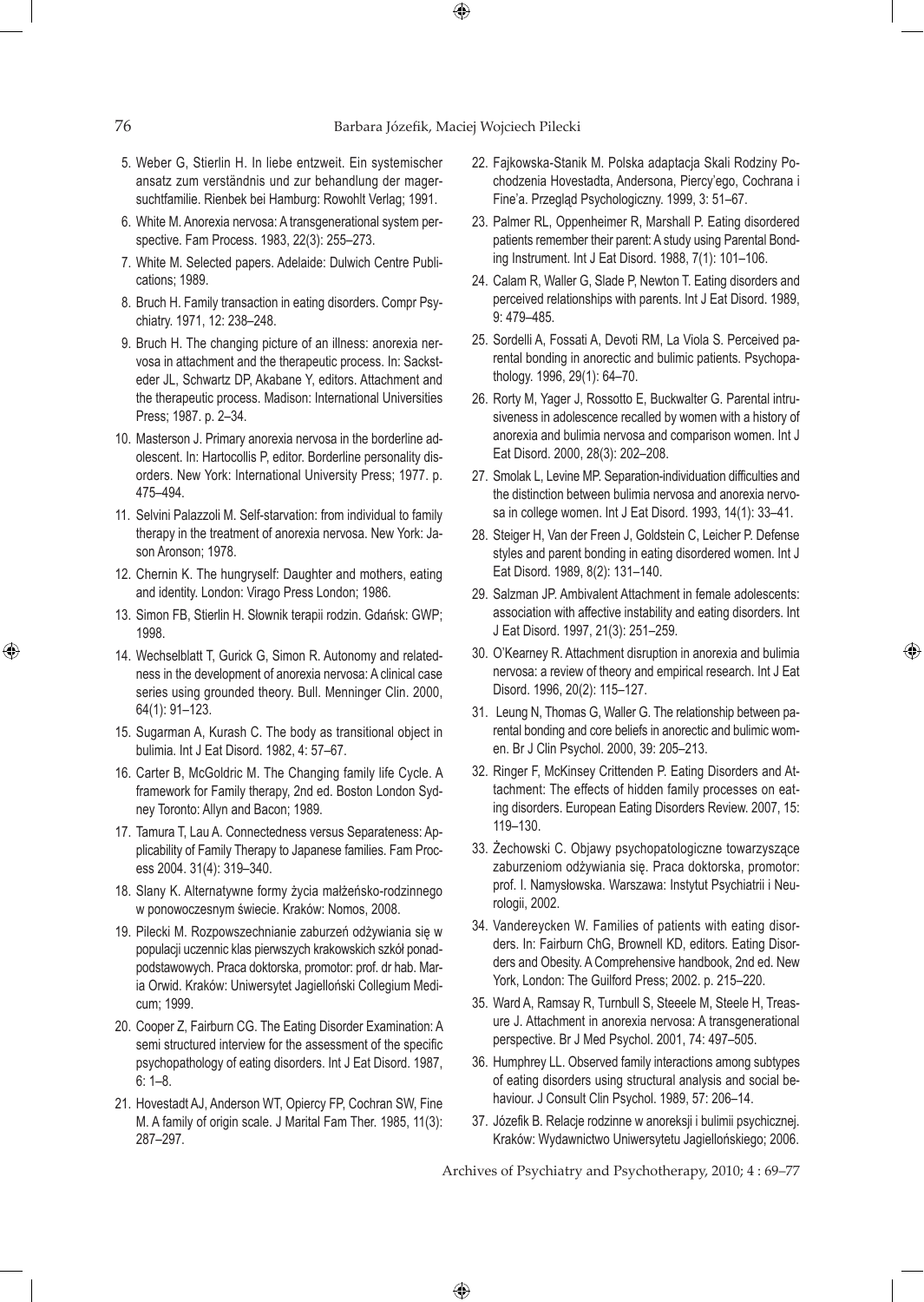Autonomy and intimacy in families of patients with eating disorders with depressed patients and healthy controls 77

- 38. Pilecki M, Józefik B. Self-image of girls with different subtypes of eating disorders. Archives of Psychiatry and Psychotherapy. 2008, 3: 17–22.
- 39. Pilecki M. Zasadność stosowania zmiennej zaburzeń odżywiania się w badaniach naukowych – analiza wyników badań psychometrycznych. Psychiatria i Psychologia Kliniczna. 2008, 1: 53.
- 40. Karawautz A, Nobis G, Haidvogel M, Wagner G, Hafferl-Gattermauer A, Wober-Bingol C, Friedrich MH. Perception of

 $\bigoplus$ 

family relationships in adolescents with anorexia nervosa and their unaffected sisters. Eur Child Adolesc Psychiat. 2002, 12: 128–135.

41. Józefik B, Pilecki M: Więzi w dwóch pokoleniach rodzin dziewcząt z rozpoznaniem anoreksji restrykcyjnej, bulimicznej, bulimii oraz depresji. XXXII Zjazd Naukowy Polskiego Towarzystwa Psychologicznego, Kraków 22–25.09.2005. Żyć wspólnie. Kraków: Oficyna Wydawnicza Impuls; 2005: 289.

⊕

Archives of Psychiatry and Psychotherapy, 2010; 4 : 69–77